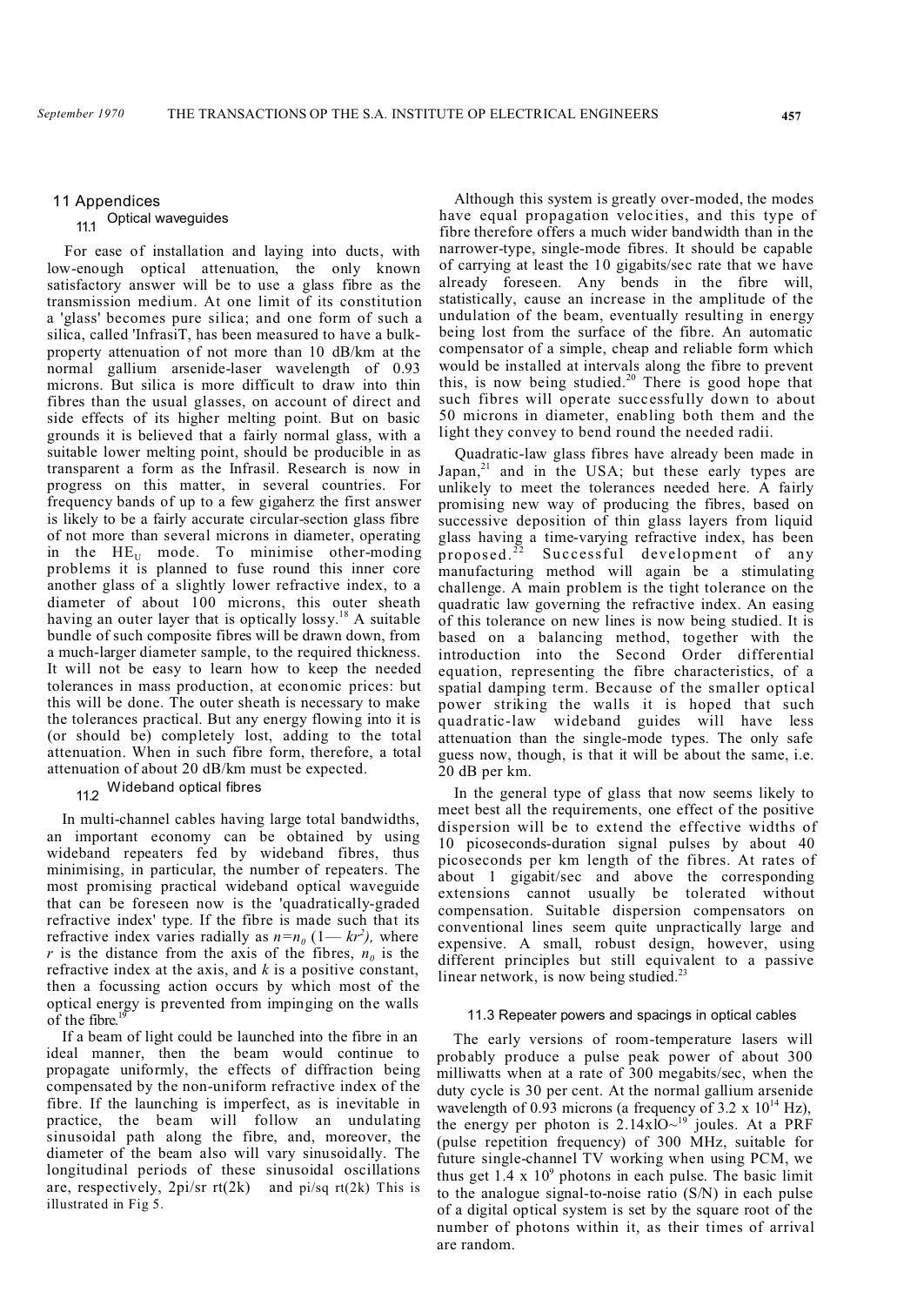*1970*

If we take 20dB, a normal figure, for this S/N needed, and allow for predictable further and fairly basic deterioration, we find we need about 400 photons per pulse. But at small cable attenuations this is such a small fraction of the photons per pulse available, 9.4  $X10^8$ , that a second source of noise will entirely predominate — a noise which though basically determinate must in practice be treated as gaussian, as it contains many independently variable components. This is the noise due to the sum of many small, stray reflections from and between a large number of slight impedance irregularities in the fibre waveguide. It would probably not be realistic to foresee now that this total reflection noise will be more than 30dB down on the signal peak power, though this figure may prove pessimistic. So whatever the laser power or the attenuation in the fibre, we cannot get a S/N ratio of more than about 30dB. If we have 60dB cable attenuation the ratio of signal to photon noise is also about 30dB, which will give a total S/N ratio of about 27dB, providing a good safety factor against further losses. With a cable attenuation of 20dB/km, we thus get a repeater spacing of 3 km, for the 'narrow-band' fibres.

If we now use a wideband fibre suitable for an information rate of 10 gigabits/sec, with a pulse duty cycle reduced to 10 per cent, each pulse peak now being at 900 milliwatts, we get  $4.2 \text{ X}10^7$  photons per signal pulse. In this case the waveguide attenuation must therefore be reduced to about 45dB for the equal-noise condition that gives a total S/N ratio of 27dB. The repeater spacing is then 2.25 km. Some further considerations in the optical repeater designs have been given elsewhere. 24

#### 11.4 Design factors in sub-ocean optical cables

Several severe constraints will have to be met that are additional to those in the long overland optical highways. Perhaps the chief is the component reliability, mainly in the lasers at the repeaters. There are likely to be about 20 fibres in each cable, each fibre having its own repeaters. Assume that in each we need a half-life of 20 years, i.e. a probability of not less than 0.5 that in this length of time all repeaters will continue in correct operation. Let us first calculate the value of *pr ,* the maximum allowable failure probability of each repeater in that time span, when a new cable is switched into service. For a cable 4 500 km long, likely to be about the longest route, there will be about 2 000 repeaters. The probability of each repeater *not* failing is (1— *p<sup>r</sup> ).* So the probability of all the 2 000 repeaters not failing is  $(1-Pr)^{2000}$ , which we have set at 0.5. Therefore

$$
1 - (1 - pr)2000 = 0.5; from which
$$
  

$$
\frac{1}{2000}
$$
  

$$
pr=1 - (0.5)2000 \approx 0.0003.
$$

We need a standy-by type of redundancy in all the components at all likely to fail, for any practical solution. Suppose this redundancy is 6-fold, 5 new groups of components being available to be switched in successively, reliably and automatically, by a monitor at the repeater

on a fault condition within it  $-$  a design feature that is certainly feasible. All the components in the operating group are ageing together. Let the probability of a group's failing within 20 years be  $p_u$ . Then the probability of failure of the whole repeater,  $p_r = (p_\nu)^6$ , from which

$$
p_u=(p_r)^{\frac{1}{6}}=(0.0003)^{\frac{1}{6}}\approx 0.25.
$$

#### Considering now the

structure of each repeater unit containing the necessary group of components, each unit will probably contain 3 devices of type a, fully driven gallium arsenide laser oscillators, with 3 devices of type b, which will be either under-driven gallium arsenide lasers or of a passive 'Q-switch' design. Failure in any one will cause failure in the repeater. From the meagre evidence so far it is likely that each device will be subject to two kinds of failure, the first, type-1, giving a failure probability in time *dt* given by  $p_{ia}t-dt$  or  $p^{\wedge}t-dt$ , and the second failure type by *p2a-dt* or *p^b'dt.* Type-1 failure is thus a true deterioration due to use, while type-2 is equally likely to occur at any time provided the device is in operation. As all these probabilities are small, even when integrated over 20 years, the following formula applies:



 $p<sub>i</sub>b$  are likely to be about equal; and there is no reason so far why their effects, considered alone, should not give a 1 000 year statistical half-life, as in a good silicon transistor. We shall assume therefore that  $^{8}3_{2a}$ =j)<sub>2</sub>{,=0.0005, the corresponding value. As a further best guess, we shall assume that  $p_1 h = l/3p_{ia}$ . We can now solve for  $p_{la}$ ; we get a value of 0.00024, from which we find that the type a devices, the fully driven gallium arsenide lasers, at their sub-ocean temperatures, must have a half-probability life of about 65 years, a figure that it will be a real challenge to attain, though quite achievable within the 30-year period before these still better lasers will be needed. As an alternative, a better and cheaper way of switching in standby lasers is now just beginning to look quite feasible, even up to a 100-fold redundancy figure, thus making usable gallium arsenide lasers of much shorter average lives than 65 years. It is based on the optically pumped variety that is referred to in Appendix 11.12.

The next design point is the power supplies to these repeaters. As we have seen, each repeater point will probably contain 20 sections, one for each fibre, with still better gallium arsenide lasers consuming about 2.4 watts per section and giving a total of 48 watts at each repeater point. Individual isotope heater units at each, probably using strontium- 90 and energising thermo-electric elements, are already being considered for lower-power, lower frequency submarine cable repeaters. But for this optical version, unless the use of large atomic reactors, from which the fuel is a byproduct, spreads much more rapidly in the next thirty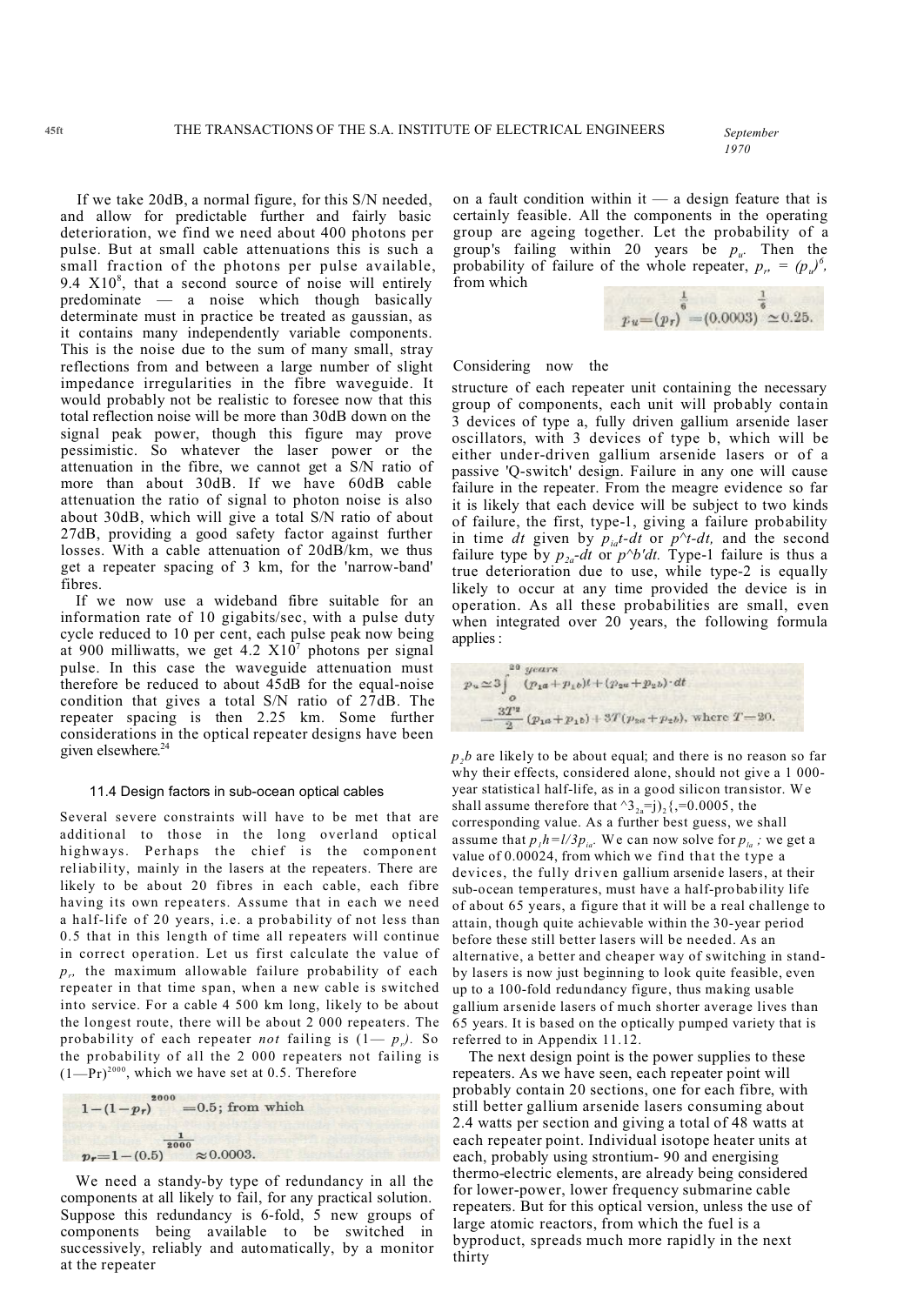years than is now expected, they would probably add at least R60 000 to the price at each repeater point, as the main factor is the cost of the nuclear fuel (for a 20 year half-life). The world's supply of strontium-90, too, will probably not be adequate for this method.

Conventional repeater powering, by  $+$  dc volts at one end of the cable with an equal — dc at the other, could be practical, however. At each repeater point the total dc supply could be at 9.6 V with 5 amps, a perfectly feasible cable current (through a metallic conductor additional to the glass fibres). If the dc resistance loss equals the repeater power consumed, the supply at each end would he +19.2 kV, a quite feasible value; and the total dc power needed would be 192 kW, larger than now used, but adding only a negligible amount to the annual costs. The usual high-voltage, expensive blocking condensers at the repeaters could be dispensed with, giving an appreciable reduction in total cost. Looking ahead beyond about 15 years, it has become clear very recently that we may reasonably expect roomtemperature super-regenerative gallium arsenide lasers having drive powers of only about 100 milliwatts, with efficiencies when used on continuous wave of up to 50 per cent —• and of either the junction or the optically pumped varieties. If the latter were used, the over-all efficiencies would be 25 per cent, and the optical outputs would be not more than lOdB down on the figures given above. The repeater spacings would then be reduced by 7/9 to give the same signal-to-noise ratio as before. The cable dc drive current could then be reduced to only about 0.7 amps, at a total cable voltage 9/7 times as large. 9/7 times the number of repeaters would be needed; but the increased, cheap laser redundancy available by optical pumping would more than compensate for this slight increase in the total number of lasers from the standpoint of reliability.<sup>2</sup>

#### 11.5 Cost factors in optical networks

Just as in most present networks, it is nearly certain that at least 80 per cent of the total expense will be in the subscriber's local and extended-local areas. The main factors here are: (a) the interest and depreciation on the capital invested; (b) the labour charges for repairs and maintenance; and (c) the labour charges for changed and new subscriber connections. At present factors (b) and (c) together are often more than half the total; and other things being equal they will of course increase as the result of higher pay packets. But there will be counteracting trends. The expected demands will be so large and reasonably certain that it will become economic to build-in subscriber terminals in almost all new homes and offices while new groups of houses are being erected, the cheapest time to do it, to be used and paid for when required. No architect even now would dream of planning a normal new house or block and leave out the electricity supply. It will be the same for its communication facilities. The capital cost, moreover, in installing at the start a subscribers' network having much larger reserve capacities than at present will be cheaper by optical methods, reducing the cost of extensions later. A further factor will arise from the much

faster procedure at cable joints and drop-off points; instead of soldering techniques as at present, a plug will simply have to be put into a socket  $-\cdot$  a method, too, that will be proof against human errors that now occur. Almost all fault diagnosis will be carried out, largely automatically, in the exchange buildings, not in the field; all the field man will have to do will be to change a plug-in assembly at the place directed.

Now a more basic point: nearly all experience so far has shown that when the bandwidth of an electronic component rises, so does its cost. Will this still be true when we change to guided optical communication? — The answer is not necessarily. The two basic components are (a) the future-type gallium arsenide lasers (or some new kind equally good and still cheaper); (b) the optical fibre waveguides. As to (a), so little raw material is needed for each laser, about 5 milligrammes, that the cost will be negligible compared with other factors, when we know not only how to make satisfactory types but also how to get a device yield rate of, say, at least 50 per cent in mass production. The over-riding factor will be in getting back the quite large research and development expenses. Similar arguments apply to the future costs of the encased optical fibres; the completely over-riding factor will again be the research and development expenses before we know how to toolup for reliable mass production.

As to installation first costs, when suitable methods have been fully developed it should be no more than that of present-day multi-pair voice-frequency types, as the cost-reducing factors already mentioned should roughly balance the price difference between the installed, cheap, mass produced extra repeaters and the man-hole loading coils now used. The local-area maintenance costs, though, will rise somewhat, as there are more active components in the network, but by not more than about 50 per cent, eventually, due to the labour cost-reducing factors already mentioned, together with the use of a stand-by repeater unit at each repeater man-hole, automatically switched in from the exchange when a fault condition occurs, thus enabling most of the maintenance work to be done on a cheaper, pre-planned schedule. The total operating annual cost per subscriber terminal, in a given local area, will probably not be more than three times what it is at present.

#### 11.6 Optical switching methods

It is most likely that a combination of, (a) time switches and, (b) space switches will continue to be used, as is the present plan for base-band PCM tandem exchanges. Time switches operate by moving a channel from one time slot to another within a given TDM channel group, by adding a suitable delay. The space switches are much faster, non-mechanical versions of the older rotary or cross-bar types.

To obtain the adjustable delays for the time switches, an optical circulating digital delay-line technique will often be the best answer. The delay medium would be, for example, a wideband glass fibre  $-$  or a multiple reflection version without a wave-guide, between parallel plates, at a slight angle to the normal. The active element to keep the optical pulses circulating would probably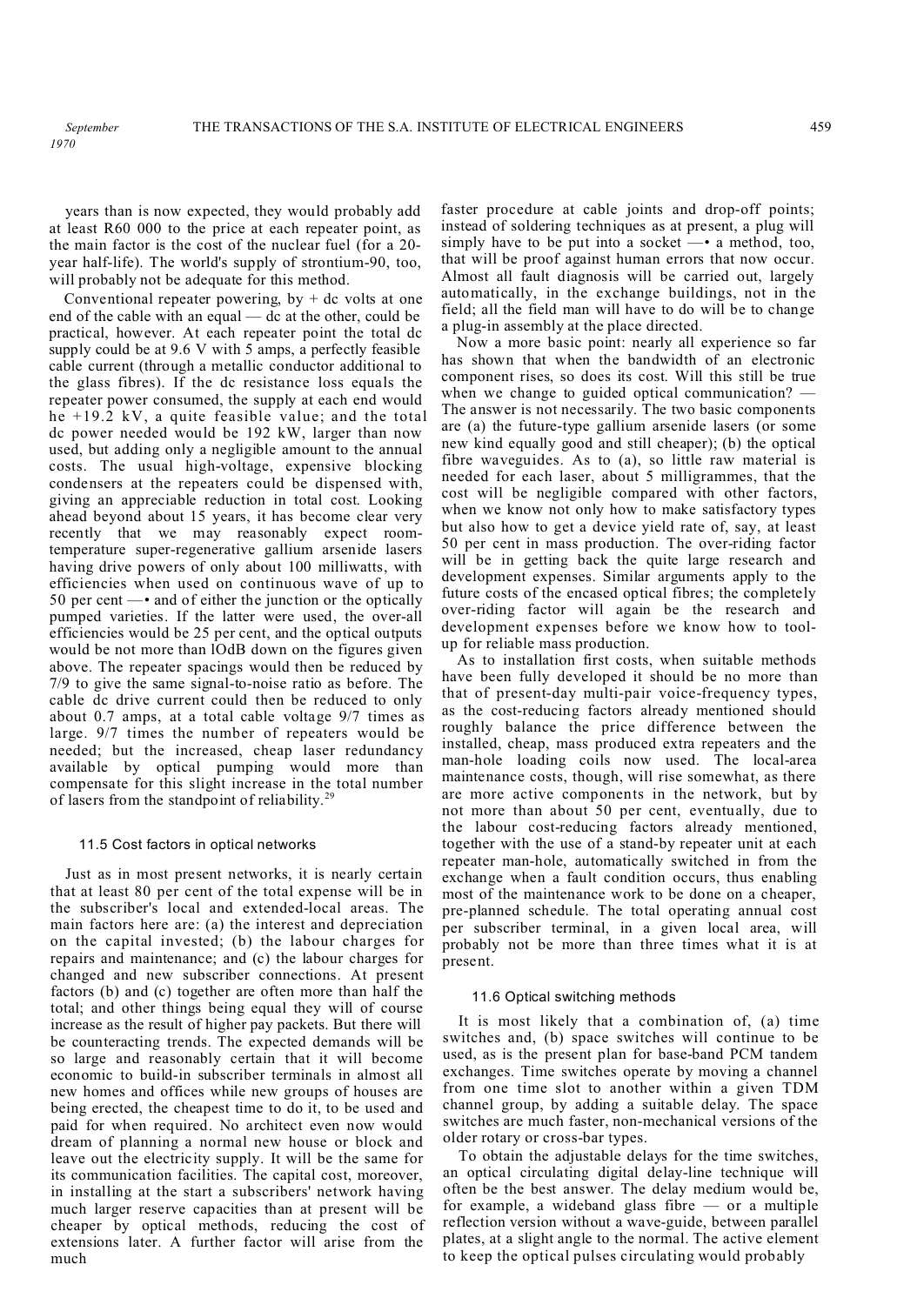be a gallium arsenide laser preferably optically pumped, in integrated circuit form — a uniform film of gallium arsenide, between suitably reflecting layers, giving separate laser actions wherever a real image from a larger, pumping laser impinges on it. It is probable that at least 3 000 separately adjustable delays, each with 1 000 equal steps, will eventually be obtainable in this way in a volume of not more than 1 cubic metre.<sup>12</sup> These devices would be suitable for a rate of 10 to 20 gigabits/sec. An alternative is to write onto the gallium arsenide  $\underline{film}$  a '!' or a '0' digit by the pumping pulse only of a similar optically pumped laser, at a level suitably below the starting threshold for lasing. The information would then be read out at the later time desired by a suitably timed optical signal pulse, of an energy and wave shape adapted to overcome the above starting threshold. This version would be smaller; but the storage time would be limited by the maximum spontaneous decay time of the gallium arsenide as a laser, at present about 10 nanoseconds. A third method would be a crystal store but the write-in time would then be slower, at the practical write-in powers, probably needing at least 10 pulse periods at a rate of 10 gigabits/ sec. Still further methods are being examined.

For the space switches the use of optical carrier frequencies gives us a new dimension in facilities. A focussed laser beam, rapidly tilted in two planes by electro-optical means, takes the place of the mechanically moving arm of the old-type rotary switches. Several ways of achieving this have been studied experimentally.<sup>13</sup> Most such existing methods are capable also of handling at least a small group of TDM channels by each laser beam — but only at bit rates much lower than the total that will be used in our future optical channel groups and master-groups. A breakthrough in technique is needed. The key will be the use of purely optical gates of the AND and other varieties, much faster analogues of the well-known devices in the electronics art, in many examples producing focussed beams tilted at the correct angles. The most promising line so far lies in employing the nonlinear amplitude characteristics of gallium arsenide laser devices. One version has already been described. <sup>14</sup> Improved varieties are being studied, including also all-optical analogues of waveshape regenerators, pulse time-noise removers, etc.<sup>15</sup> This type of research is the beginning of a new technology; it is truly fascinating in its possibilities, for future still higher-speed computers as well.

An altogether different approach, now being studied, embodies a miniaturised optical version of SYNSOL described in the text. It will resemble cross-bar in its mode of operation, but will be more flexible, and within wide limits self-adaptive to changing traffic demands.

## 11.7 Holographic crystal stores

There are a number of lucid articles on the elements of holography. One of them has recently been published.<sup>25</sup> The basic principle is quite simple; it goes back to the Fresnel zone plate, often explained in elementary physics courses. If consists of an opaque plate, A, (Fig 6) having concentric annular transparent regions,

with their radii and widths quadratically graded. If a spot of monochromatic light is placed at 0, with suitable distances for OD and DI, the path lengths OBI, OCI, ODI, etc., differ consecutively by the wavelength of the optical source. The zone plate therefore acts like a convex lens, producing at I a real image of the point source at 0. By a suitable coaxial combination of a parallel beam with one that is diverging, both floodlighting a sensitised surface, such a zone plate can be made photographically by the interference fringe produced — if the two beams are sufficiently spacecoherent, e.g. by producing them from a single laser by conventional beamsplitting arrangements. The resulting graded opacity gives in fact a better result than when using the completely opaque-or-transparent method of Fig 6.

If we now use *n* diverging beams, from bright spots, again in combination with a single parallel beam, the result is *n* real images, in the configuration of the originating *n* sources. It is in this way that a hologram stores a picture  $-$  or a series of binary-digital words, in terms of bright or dark spots.

If the parallel writing-in beam is now tilted, a different picture can be stored. In this way, within limits, a fairly large number of pictures can be stored, each capable of being read-out separately, if for each picture the parallel readout beam is at the correct angle in relation to the hologram plane. If a parallel stack of *m* photographic plates is used for the write-in, *mn* separate pictures can be stored, provided that the resulting average total opacity of each plate is small enough to leave enough light for the plate that is furthest away in depth from the floodlighting source, and that the total scattered, defocussed light from the other images is not too large.

Although such photographic holography is reasonably efficient for a fairly permanent store, it cannot be used in the many telecommunication applications where the stored information has to be quickly erasable, to be replaced by an equally fast writing-in of new information. Neither, by present techniques, does it lend itself to efficient storing in three dimensions rather than two. Owing to an accidental discovery, however, a different method is now being explored by Bell Telephone Laboratories.<sup>26</sup> The authors of this article are duly cautious, suggesting only tentatively a theory to explain their highly interesting and important experimental results. But from the evidence they quote it seems to me that their explanation is at least highly plausible, even if not yet completely proved. The predictions that follow in this lecture concerning many useful applications of their method assume that at least their basic theory *is* correct. If this assumption proves to be wrong, we may have to think again  $-$  at least for the quickly changeable types of store. It is nearly certain that if necessary a good alternative technique *could* be found; so far we are only on the fringe of the many possibilities.

The method consists in replacing a stack of photographic plates or films by a crystal of an electrooptic material such as lithium niobate or lithium titinate. The split-beam writing-in wavelength used so far was 4 880 angstroms, which they also used for the single-beam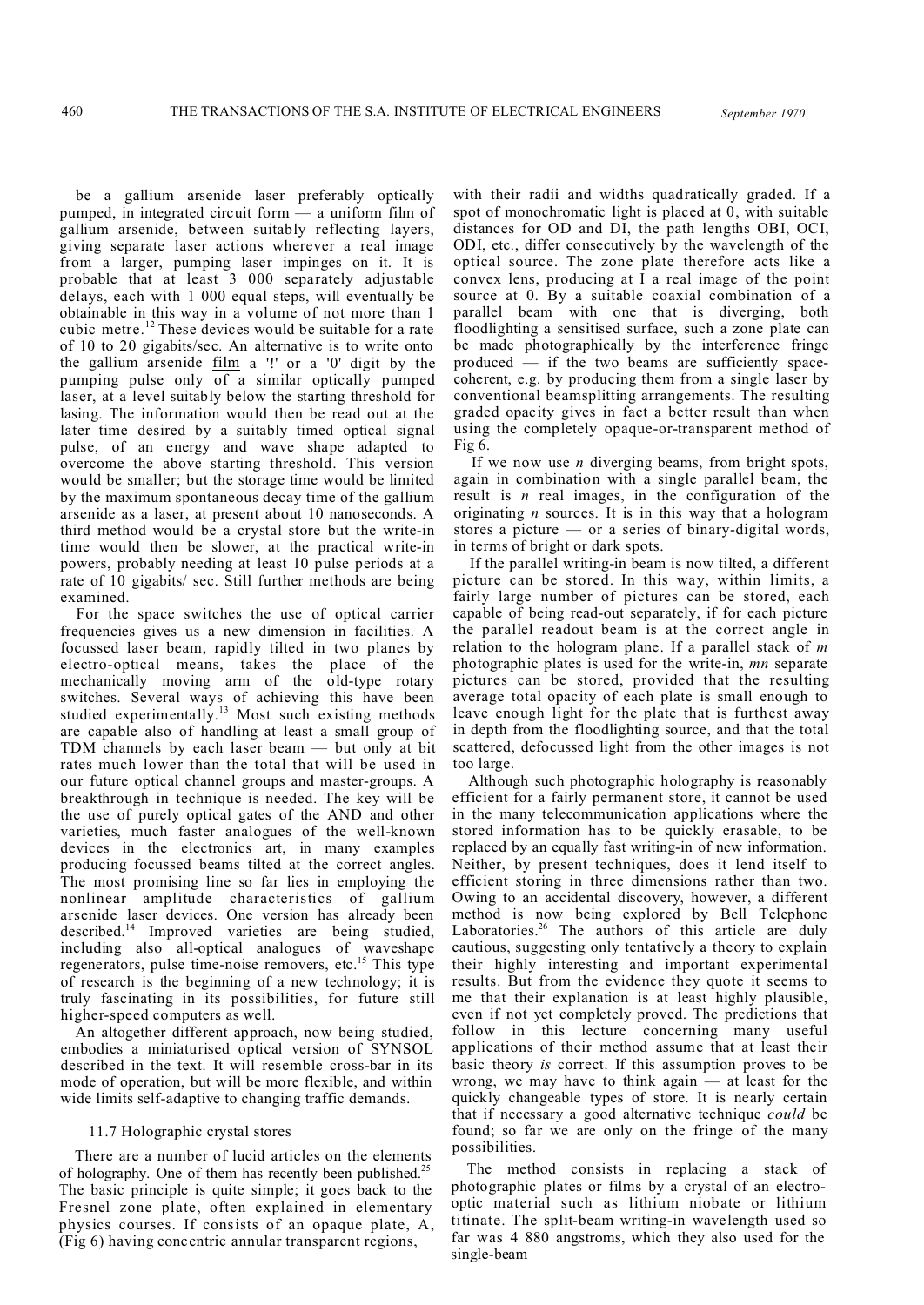read-out. The resulting solid hologram that was observed is believed to be produced as follows: (a) At the antinodes of the write-in 3-dimensional interference fringes, electrons captured by 'traps' in the crystal lattice receive enough extra energy to free them from these traps, (b) These freed electrons are then pulled through the crystal by an electric field, believed to be due to surface effects at the crystal edges, (c) The electron drift continues until each is captured by an adjacent trap (which the experiments have shown to have an average linear spacing of a small fraction of one micron), (d) The result is a non-uniform electric field within the crystal, on the microscopic scale corresponding to the wavelengths used — while before the electrons were selectively moved from one trap to another, this field by the same criterion was substantially uniform, (e) The non-uniform field gives rise to corresponding changes in refractive index of the crystal, by the well-known electrooptic effect in the crystals used. Each refractive-index change is small; but as the effects of many of them add up together at (say) each bright spot on the picture read-out, the over-all picture that results is fairly good.

There is, of course, a basic difference between this crystal hologram and its photographic counterpart: whereas in the latter true opacity is produced at the interference-fringe antinodes, by absorption, in the former there is merely scattering. The result, though, is the same — except that the extra scattered light from the crystal store will give rise to a general illumination background on the picture read out, which is absent in the photographic version. There is clear evidence from the article<sup>26</sup> that the information storage on at least a few superimposed stored pictures will eventually be good enough, particularly by the digital methods that will guffice.

The crystal-store techniques are now only in their infancy. For example, though the shortest write-in time (for one hologram) so far reported, 35 sees at 1 watt/cm<sup>2</sup> optical input, would be short enough for certain permanent-store applications, in the majority of telecommunications cases it would be far too long. The authors' erasing method too, by heating the crystal to  $170^{\circ}$ C, would not be nearly fast or selective enough for most practical uses. But thermal erasing immediately suggests a much better alternative: to re-excite optically only those trapped electrons concerned with a single picture to be erased, by displaying it again via the write-in device, and then to re-establish statistical uniformity in spacings among these electrons by a suitable externally-applied electric field — probably in the time waveform of a few periods of a damped sine wave, as conventionally used for demagnetising a piece of iron, but at about 20 GHz.

In the experiments reported,<sup>26</sup> the authors used a cubic crystal of 1 cm side. For really good-qualit}' picture storage not more than from about 7 to about 50 pictures will usually be superimposed — though a much greater number is now suggested. When the write-in can be relatively slow, as in a permanent store, the over-riding limit to the number is set only by mutual picture deterioration due to scattering. In this case a single crystal cube of about 0.25 mm side could certainly store

7 superimposed frames of a 700-line TV picture in PCM form (7  $\overline{X}$ 10<sup>7</sup> bits) when we can achieve an average trap density of about  $10^{17}$  per cm<sup>3</sup>, about half of them being filled by electrons (1 per trap). This is quite probably feasible, as the basic limit is of course as high as about  $10^{23}$  per cm<sup>3</sup>, the number of atoms in 1 cm<sup>3</sup> of the crystal. A word of caution, though: we *may* have to think again, both on this point and as to means for achieving uniform depths. Exact understanding of the theory of trapping, particularly in crystals of the lithium niobate type, is at present just beyond the borderline of scientific knowledge. This is true even as to the different kinds of trapping mechanisms involved, though many are known (e.g. the 'F-centres').

Apart from mutual interference between stored pictures, the above trap and filled-trap densities would enable  $10<sup>5</sup>$  such frame-pictures to be super-imposed. But if we use only 7, we then store  $7 \times 10^7$  bits per cube, (which is 4.3  $X10^{12}$  per cm<sup>3</sup>). For access, if we have a slice (or slices) of the crystal 0.25 mm thick, and use this slice as if it were 14 000 separate cubes (each of 0.25 mm side), we can store a total of  $10^{12}$  bits (i.e. one highquality film in PCM form, running for one hour). The storage is in a volume of  $0.9 \text{ cm}^3$ .

For writing it in, we could use a single pair of laser beams. The first of each pair would be unmodulated, collimated to a circular cross-section of -J mm, projected so as to scan successively all the J-mm cubes, and be tilted at 7 or 8 different angles (in two planes) while stopping at each. The second would follow the first in position and moments of tilting, but be modulated (in suitable form) by serial PCM signals from the film being stored. To write-in each frame, at the usual (interlaced) speed of 25 frames per second, we can use a pulsed input optical peak power of 2.5 W from each laser (at a wavelength of 1 micron)  $-$  if we can achieve an average capture efficiency of as high as 10 per cent, of the writing-in photons by the trapped electrons at the density stated of  $0.5 \times 10^{17}$  per cm<sup>3</sup>. This is probably quite feasible; but it may take quite a bit of research to obtain it, as some types of trap can be said to be so electrostatically screened by outer electron shells that their capture efficiency would be much less than 10 per cent.

If however we need to write-in only a single 1 000-bit word, with this same capture efficiency of 10 per cent laser pulses of only 1 nanosecond duration are required, obtainable from an incident optical output (for 1 micron wavelength) of about 1 watt. There is a square law connecting the bits per frame and the needed energy to write it in. In this case, in the limit the collimated laser-beam cross-section would have to be about 35 microns — certainly obtainable eventually from gallium arsenide lasers, though not at present. To write-in a 1 000-bit word, the beam scanning could conveniently be done by using 10 stages of a binary-tilting unit, each comprising an electro-optic crystal in combination with a naturally birefringent material such as calcite.<sup>13</sup> Alternatively, the 10-stage tilting could be achieved in practice by a suitably placed group of 10 lasers, switched on one at a time, to replace the single pair of lasers referred to so far.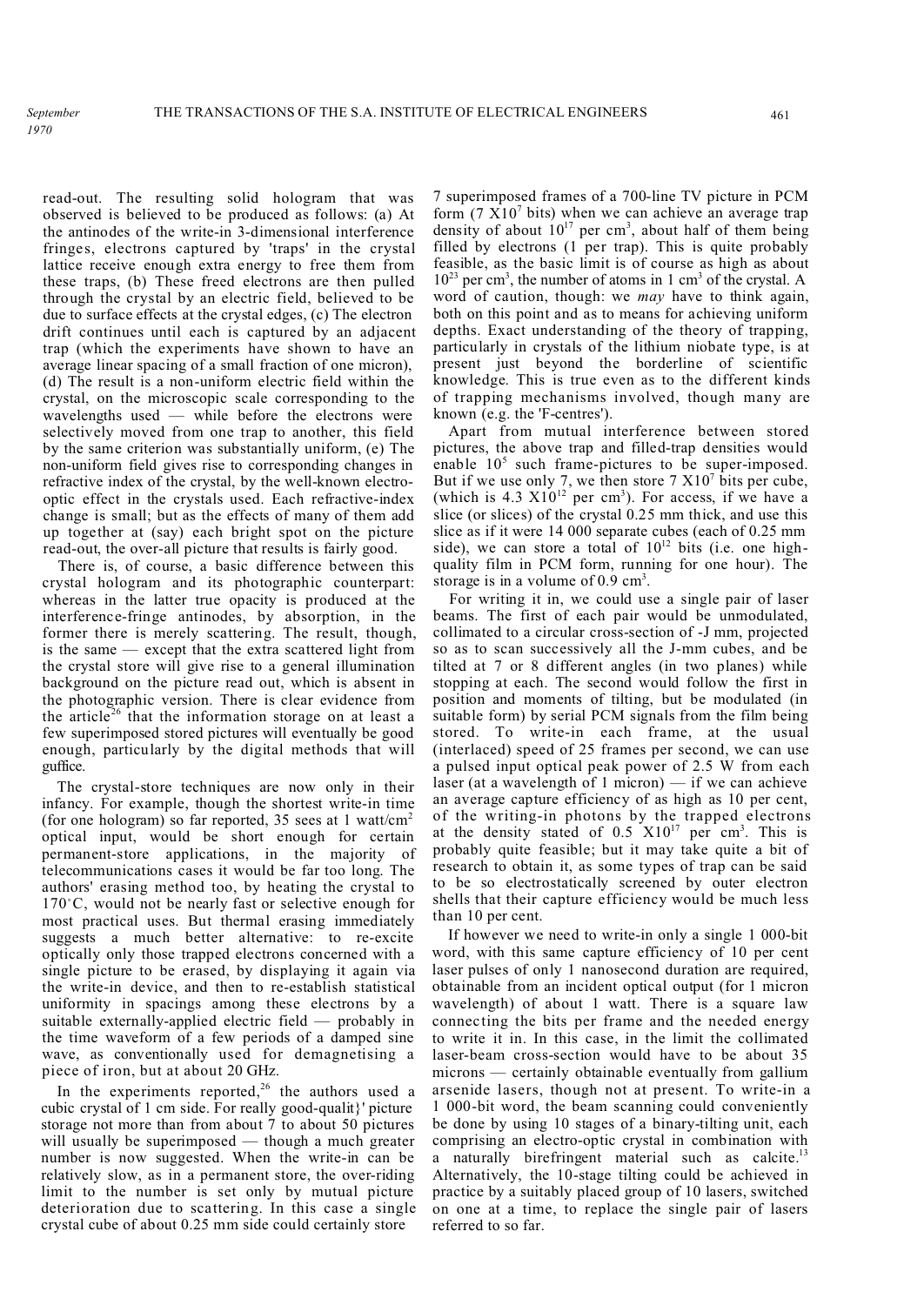be a gallium arsenide laser preferably optically pumped,

in integrated circuit form  $-$  a uniform film of gallium arsenide, between suitably reflecting layers, giving separate laser actions wherever a real image from a larger, pumping laser impinges on it. It is probable that at least 3 000 separately adjustable delays, each with 1 000 equal steps, will eventually be obtainable in this way in a volume of not more than 1 cubic metre.<sup>12</sup> These devices would be suitable for a rate of 10 to 20 gigabits/sec. An alternative is to write onto the gallium arsenide film a '!' or a '0' digit by the pumping pulse only of a similar optically pumped laser, at a level suitably below the starting threshold for lasing. The information would then be read out at the later time desired by a suitably timed optical signal pulse, of an energy and wave shape adapted to overcome the above starting threshold. This version would be smaller; but the storage time would be limited by the maximum spontaneous decay time of the gallium arsenide as a laser, at present about 10 nanoseconds. A third method would be a crystal store but the write-in time would then be slower, at the practical write-in powers, probably needing at least 10 pulse periods at a rate of 10 gigabits/ sec. Still further methods are being examined.

For the space switches the use of optical carrier frequencies gives us a new dimension in facilities. A focussed laser beam, rapidly tilted in two planes by electro-optical means, takes the place of the mechanically moving arm of the old-type rotary switches. Several ways of achieving this have been studied experimentally. <sup>13</sup> Most such existing methods are capable also of handling at least a small group of TDM channels by each laser beam — but only at bit rates much lower than the total that will be used in our future optical channel groups and master-groups. A breakthrough in technique is needed. The key will be the use of purely optical gates of the AND and other varieties, much faster analogues of the well-known devices in the electronics art, in many examples producing focussed beams tilted at the correct angles. The most promising line so far lies in employing the nonlinear amplitude characteristics of gallium arsenide laser devices. One version has already been described.<sup>14</sup> Improved varieties are being studied, including also all-optical analogues of waveshape regenerators, pulse time-noise removers, etc.<sup>15</sup> This type of research is the beginning of a new technology; it is truly fascinating in its possibilities, for future still higher-speed computers as well.

An altogether different approach, now being studied, embodies a miniaturised optical version of SYNSOL described in the text. It will resemble cross-bar in its mode of operation, but will be more flexible, and within wide limits self-adaptive to changing traffic demands.

#### 11.7 Holographic crystal stores

There are a number of lucid articles on the elements of holography. One of them has recently been published.<sup>25</sup> The basic principle is quite simple; it goes back to the Fresnel zone plate, often explained in elementary physics courses. If consists of an opaque plate, A, (Fig 6) having concentric annular transparent regions,

with their radii and widths quadratically graded. If a spot of monochromatic light is placed at 0, with suitable distances for OD and DI, the path lengths OBI, OCI, ODI, etc., differ consecutively by the wavelength of the optical source. The zone plate therefore acts like a convex lens, producing at I a real image of the point source at 0. By a suitable coaxial combination of a parallel beam with one that is diverging, both floodlighting a sensitised surface, such a zone plate can be made photographically by the interference fringe produced — if the two beams are sufficiently spacecoherent, e.g. by producing them from a single laser by conventional beamsplitting arrangements. The resulting graded opacity gives in fact a better result than when using the completely opaque-or-transparent method of Fig 6.

If we now use *n* diverging beams, from bright spots, again in combination with a single parallel beam, the result is *n* real images, in the configuration of the originating *n* sources. It is in this way that a hologram stores a picture — or a series of binary-digital words, in terms of bright or dark spots.

If the parallel writing-in beam is now tilted, a different picture can be stored. In this way, within limits, a fairly large number of pictures can be stored, each capable of being read-out separately, if for each picture the parallel readout beam is at the correct angle in relation to the hologram plane. If a parallel stack of *m* photographic plates is used for the write-in, *mn* separate pictures can be stored, provided that the resulting average total opacity of each plate is small enough to leave enough light for the plate that is furthest away in depth from the floodlighting source, and that the total scattered, defocussed light from the other images is not too large.

Although such photographic holography is reasonably efficient for a fairly permanent store, it cannot be used in the many telecommunication applications where the stored information has to be quickly erasable, to be replaced by an equally fast writing-in of new information. Neither, by present techniques, does it lend itself to efficient storing in three dimensions rather than two. Owing to an accidental discovery, however, a different method is now being explored by Bell Telephone Laboratories.<sup>26</sup> The authors of this article are duly cautious, suggesting only tentatively a theory to explain their highly interesting and important experimental results. But from the evidence they quote it seems to me that their explanation is at least highly plausible, even if not yet completely proved. The predictions that follow in this lecture concerning many useful applications of their method assume that at least their basic theory *is* correct. If this assumption proves to be wrong, we may have to think again  $-$  at least for the quickly changeable types of store. It is nearly certain that if necessary a good alternative technique *could* be found; so far we are only on the fringe of the many possibilities.

The method consists in replacing a stack of photographic plates or films by a crystal of an electrooptic material such as lithium niobate or lithium titinate. The split-beam writing-in wavelength used so far was 4 880 angstroms, which they also used for the single-beam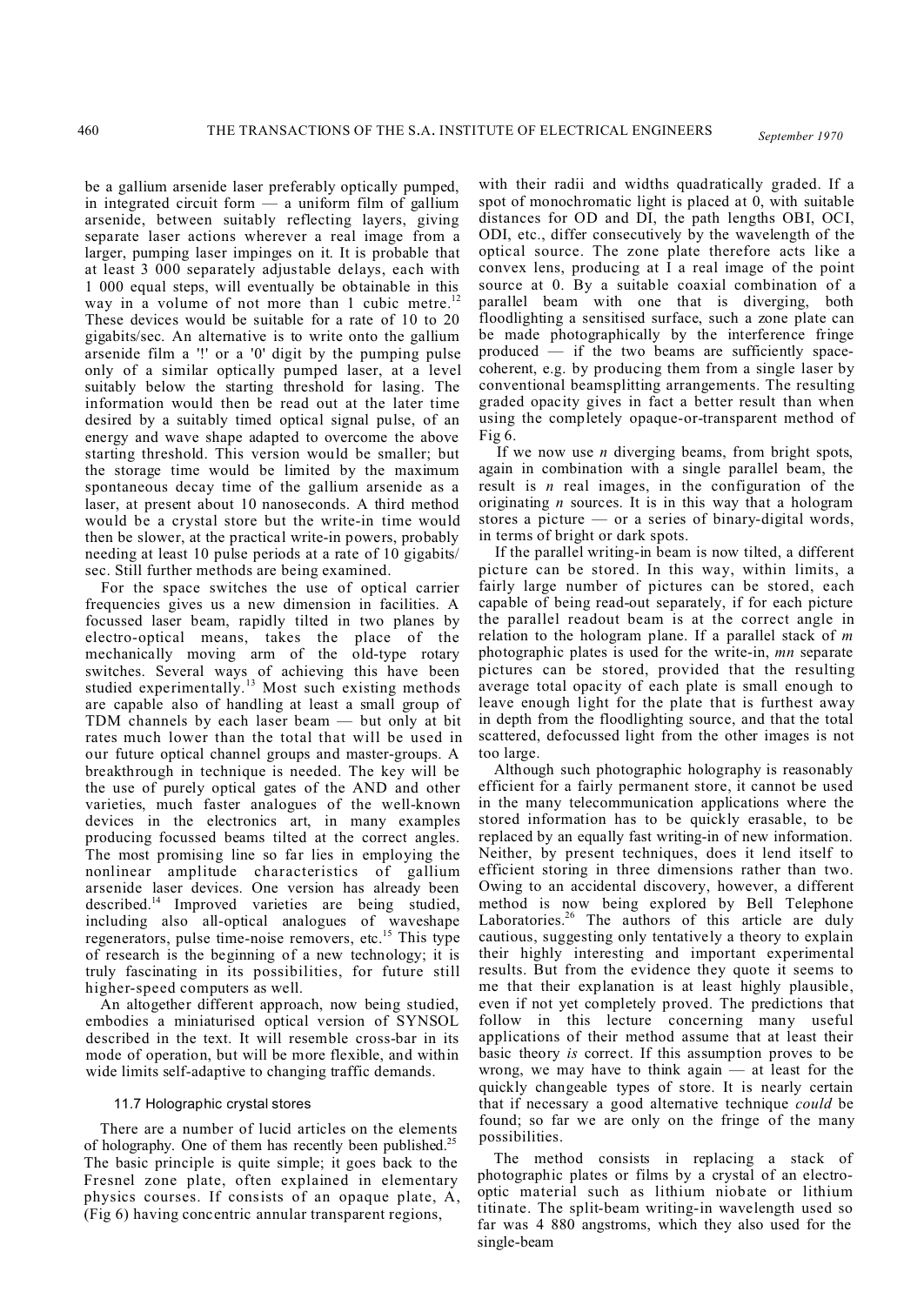read-out. The resulting solid hologram that was observed is believed to be produced as follows: (a) At the antinodes of the write-in 3-dimensional interference fringes, electrons captured by 'traps' in the crystal lattice receive enough extra energy to free them from these traps, (b) These freed electrons are then pulled through the crystal by an electric field, believed to be due to surface effects at the crystal edges, (c) The electron drift continues until each is captured by an adjacent trap (which the experiments have shown to have an average linear spacing of a small fraction of one micron), (d) The result is a non-uniform electric field within the crystal, on the microscopic scale corresponding to the wavelengths used — while before the electrons were selectively moved from one trap to another, this field by the same criterion was substantially uniform, (e) The non-uniform field gives rise to corresponding changes in refractive index of the crystal, by the well-known electrooptic effect in the crystals used. Each refractive-index change is small; but as the effects of many of them add up together at (say) each bright spot on the picture read-out, the over-all picture that results is fairly good.

*Septembe r*

*2970*

There is, of course, a basic difference between this crystal hologram and its photographic counterpart: whereas in the latter true opacity is produced at the interference-fringe antinodes, by absorption, in the former there is merely scattering. The result, though, is the same — except that the extra scattered light from the crystal store will give rise to a general illumination background on the picture read out, which is absent in the photographic version. There is clear evidence from the article<sup>28</sup> that the information storage on at least a few superimposed stored pictures will eventually be good enough, particularly by the digital methods that will gufifice.

The crystal-store techniques are now only in their infancy. For example, though the shortest write-in time (for one hologram) so far reported, 35 sees at 1 watt/cm<sup>2</sup> optical input, would be short enough for certain permanent-store applications, in the majority of telecommunications cases it would be far too long. The authors' erasing method too, by heating the crystal to  $170^{\circ}$ C, would not be nearly fast or selective enough for most practical uses. But thermal erasing immediately suggests a much better alternative: to re-excite optically only those trapped electrons concerned with a single picture to be erased, by displaying it again via the write-in device, and then to re-establish statistical uniformity in spacings among these electrons by a suitable externally-applied electric field — probably in the time waveform of a few periods of a damped sine wave, as conventionally used for demagnetising a piece of iron, but at about 20 GHz.

In the experiments reported, $26$  the authors used a cubic crystal of 1 cm side. For really good-quality picture storage not more than from about 7 to about 50 pictures will usually be superimposed — though a much greater number is now suggested. When the write-in can be relatively slow, as in a permanent store, the over-riding limit to the number is set only by mutual picture deterioration due to scattering. In this case a single crystal cube of about 0.25 mm side could certainly store

7 superimposed frames of a 700-line TV picture in PCM form  $(7 \times 10^7)$  bits) when we can achieve an average trap density of about  $10^{17}$  per cm<sup>3</sup>, about half of them being filled by electrons (1 per trap). This is quite probably feasible, as the basic limit is of course as high as about  $10^{23}$  per cm<sup>3</sup>, the number of atoms in 1 cm<sup>3</sup> of the crystal. A word of caution, though: we *may* have to think again, both on this point and as to means for achieving uniform depths. Exact understanding of the theory of trapping, particularly in crystals of the lithium niobate type, is at present just beyond the borderline of scientific knowledge. This is true even as to the different kinds of trapping mechanisms involved, though many are known (e.g. the 'F-centres').

Apart from mutual interference between stored pictures, the above trap and filled-trap densities would enable 10<sup>5</sup> such frame-pictures to be super-imposed. But if we use only 7, we then store  $7 \times 10^7$  bits per cube, (which is  $4.3 \times 10^{12}$  per cm<sup>3</sup>). For access, if we have a slice (or slices) of the crystal 0.25 mm thick, and use this slice as if it were 14 000 separate cubes (each of 0.25 mm side), we can store a total of  $10^{12}$  bits (i.e. one highquality film in PCM form, running for one hour). The storage is in a volume of  $0.9 \text{ cm}^3$ .

For writing it in, we could use a single pair of laser beams. The first of each pair would be unmodulated, collimated to a circular cross-section of  $\land$  mm, projected so as to scan successively all the J-mm cubes, and be tilted at 7 or 8 different angles (in two planes) while stopping at each. The second would follow the first in position and moments of tilting, but be modulated (in suitable form) by serial PCM signals from the film being stored. To write-in each frame, at the usual (interlaced) speed of 25 frames per second, we can use a pulsed input optical peak power of 2.5 W from each laser (at a wavelength of 1 micron)  $-$  if we can achieve an average capture efficiency of as high as 10 per cent, of the writing-in photons by the trapped electrons at the density stated of  $0.5 \times 10^{17}$  per cm<sup>3</sup>. This is probably quite feasible; but it may take quite a bit of research to obtain it, as some types of trap can be said to be so electrostatically screened by outer electron shells that their capture efficiency would be much less than 10 per cent.

If however we need to write-in only a single 1 000-bit word, with this same capture efficiency of 10 per cent laser pulses of only 1 nanosecond duration are required, obtainable from an incident optical output (for 1 micron wavelength) of about 1 watt. There is a square law connecting the bits per frame and the needed energy to write it in. In this case, in the limit the collimated laser-beam cross-section would have to be about 35 microns — certainly obtainable eventually from gallium arsenide lasers, though not at present. To write-in a 1 000-bit word, the beam scanning could conveniently be done by using 10 stages of a binary-tilting unit, each comprising an electro-optic crystal in combination with a naturally birefringent material such as calcite.<sup>13</sup> Alternatively, the 10-stage tilting could be achieved in practice by a suitably placed group of 10 lasers, switched on one at a time, to replace the single pair of lasers referred to so far.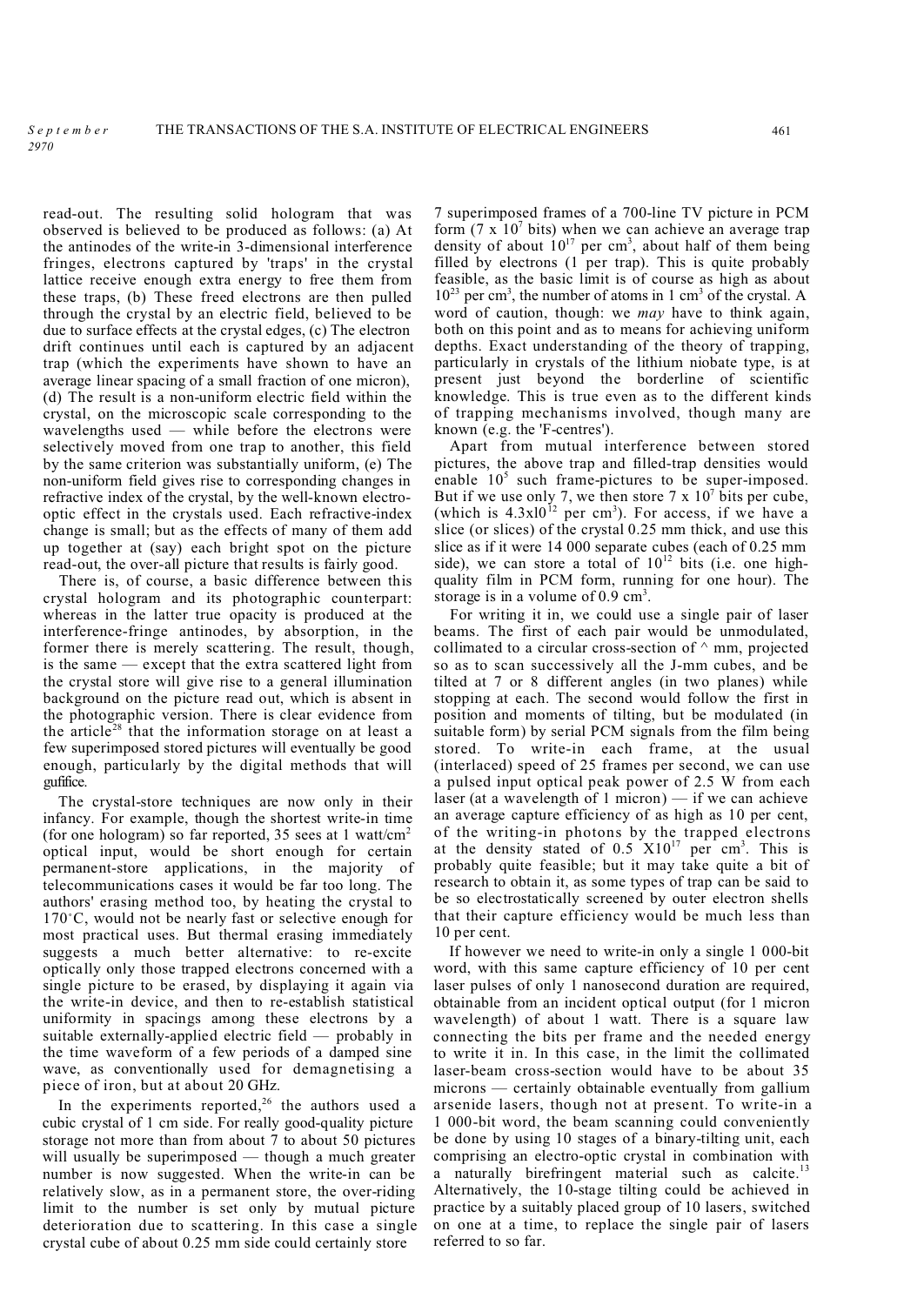is used appreciably in depth, the read-out and write-in additional method to be used: a maximum path length optical wavelengths must be substantially the same. for possible interference that does not exceed about one This constraint blocks the way, unfortunately, from the radio-carrier wavelength, thus giving nearly an inversealmost complete immunity of the stored information cube law of field strength with distance (as for the field from read-out beam deterioration that the use of two of a permanent magnet), instead of the usual more different wavelengths would achieve. Where this stored penetrating inverse-square radius of action. information has to be read out a large number of times before changing it, therefore, it will probably be interference distance is, of course, the use of a digital necessary to use a second storage crystal. At suitable pulse system. The low-level clippers on the receiving intervals each crystal in turn would be erased, and re-sides give a capture effect, as with FM methods. written from the other via a noise-removing PCM-type Attached to each fixed station in (and just outside) each regenerative digital repeater. In this way the predicted building, there will be one or more plugs or sockets storage time of at least 100 years should still be through which, when rung, the calls can be completed achievable however many read-outs are required. Some via the pocket-phones and the land networks. When any probable features of the crystal-store read-out devices two buildings are very near together, the pair will have to are given in Appendix 11.12.

#### 11.8 Calling system within buildings

We could use, for example, a TDM group of 1 000 channels, one for each occupant of the building (allowing for visitors). We could use, too, audio calling via each man's pocket-phone, the calling time being (say) 250 milliseconds, and give each occupant while he is in the building a temporary personal code of 10 binary digits, enough to identify each. If for each call these 10 digits were sent serially by 10 pulses having duty cycles of 30 per cent, each pulse would be 7.5 microseconds wide, needing an RF bandwidth of about 26 per cent if they are used to modulate a 1 MHz calling carrier by double sideband.

Each occupant would have a very small, integratedcircuit radio transmitter-receiver plugged into his pocket-phone, visitors being lent one on arrival. The receiver side would respond in the band from 875 kHz to 1 135 kHz. The transmitter side could use the same band, by interlaced TDM, enabling a single 1 MHz oscillator to be used in both directions, at the pocketphones and the calling stations in the building. The channel synchronising at each end could use nowconventional methods. In practice, the simplest and smallest device to achieve the 2-way operation would be a self-quenching super-regenerative circuit. Contrary to popular belief, such circuits can easily be made quite reliable, by adding two negative-feedback loops. A higher-than-usual super-regenerative percentage bandwidth would be needed; but this too is easily feasible. The pocket-phone circuit can be designed to draw negligible power from its small storage cells except when actually transmitting or receiving an RF pulse, the mean drive power being thus reduced to about 0.2 per cent of its peak value. The pocket-phone transmission, giving the person's temporary building call-code, serves to up-date the reporting of his position.

There will be a fixed transmit-and-receive station in every office and at other suitable points, to enable every occupant to be always within a few metres of one of them. This provides the first of three means to prevent mutual interference between adjacent such buildings for the total radio power emerging from each can and will be correspondingly small, from both the fixed and the pocket-phone transmitters. The receivers will have

To maintain the read-out resolution when a hologram ' stabilised fixed gains. This first means also enables an

The third means for minimising the calling be treated as a single unit.

Optical stores for global personal telephone

#### 11.9 numbers

To see the order of magnitude of the needed access to the store, assume that in any 160 000 km<sup>2</sup> area handled by such a storage centre there are a maximum of 50 million subscribers, and that at times half of them are away from their nominal, fixed subsets. Assume further that at times 10 per cent of the mobiles are on the motorways at a speed of 360 km/hr, by automated driving, needing a location-reporting rate of  $0.1/\text{sec}$ that 10 per cent are on other roads at 180 km/hr with a reporting rate of 0.05/sec, and the remainder needing an average reporting rate of only 0.01/sec because they are not in vehicles. The total average reporting rate in the area is thus about  $6 \times 10^8$  per second. Each incoming (optical) pulse group at the store need last only about 0.1 microsecond, so when combined in a single wideband fibre at the store-access input only 6 per cent of the time-space available need be used. If one special crystal is used for the mobile-handling hologram store, a single group of laser beams, movable by suitable techniques, can be used for its write-in and read-out — by the general method explained in Appendix 11.12, in this case only a small fraction of one hologram frame being used for each write-in or read-out.

The SYNSOL method for congested mobile

## 11.10

#### networks

For cars, the (roof-mounted) aerials will usually have horizontal polar diagrams with equal major lobes 180° apart, to enable chain links to be formed via them in two opposite directions. Their normal orientations will be forward and backward. On motorways, and other roads in at least the second-grade category, the multichannel ground stations transducing the mobile channels to the fixed optical networks will be spaced not more than about 1 km apart on straight, line-ofsight sections — and suitably nearer together when bends or convex slopes make this necessary to preserve line-of-sight paths. They will normally be mounted on lamp-posts, or the equivalent, about 5 metres high. In more open areas that are sufficiently used to justify it, the ground transducers will be in the form of a 1 km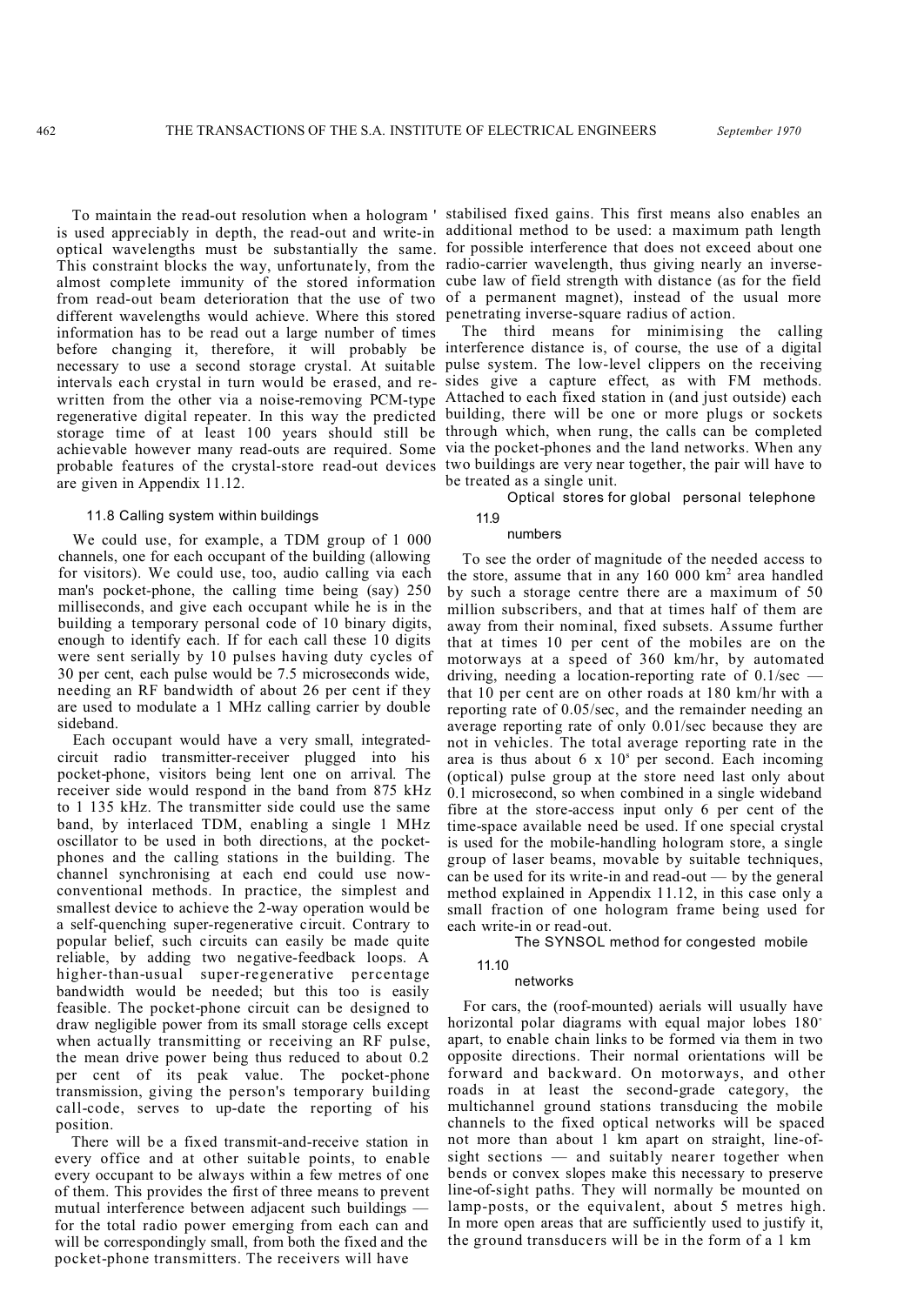spaced square matrix, where necessary adding further ground stations away from the roads in the region. Where such more open areas have a smaller normalpeak usage, the matrix spacings will be increased — in this case the 1 GHz band being often employed even without heavy-rain conditions. When off the communication-installed roads, the car aerials will either be rotated when necessary away from their normal foreand-aft polar diagrams, or a second, all-round-looking aerial will be employed, as in the pocket-phones when used alone. Commercial security prevents the disclosure of further details of the Synsol scheme, particularly concerning technical strategy for the fastest way of forming new chain links that minimise the times needed for readjusting the chains that are already established.

#### 11.11 Automatic access to a lower frequency band in heavy rain

The relevant circuit plan is explained in outline in general terms, not limited to its best form for SYNSOL. Consider any 2-way radio link between two stations A and B, the signals being, as an example, in the form of a carrier of high frequency modulated by pulses, as shown in Fig 7 (a). The carrier frequency could be about 60 GHz, the pulse durations T being 1 nanosecond. The carrier frequencies could be either the same, the channels being separated by a TDM method, or slightly different in the two directions. After rectification at either receiver, the base-band waveshape shown in Fig 7 (b) would be obtained.

In Fig 8, (1) is a receiving antenna giving input to the 60 GHz radio receiver (2), connected to the PCM decoder (3) and headphones (4). (5) is a 60 GHz oscillator, digitally modulated in suitable form by (6), and feeding the transmitting antenna  $(8)$  via the gate  $(7)$ .  $(6)$  also digitally modulates a 1 GHz-band pulse generator (9) giving the waveform of 1 (b) which also feeds the antenna  $(8)$  via the gate  $(7)$  — but in this case via the timedifferentiator (10) in addition. The gate (7) is biased so that in the presence of input from the wire (11). also of waveform 6 (b), it passes only the digitally modulated output from (5), cutting off the baseband output from (9). This is the normal situation, where there is no heavy rain, or the need for diffraction round an obstacle that the 1 GHz band can deal with but which the 60 GHz band cannot. When however there is heavy rain, or the need for such extra diffraction, the gate (7) will fail to open in the direction  $(5)$  to  $(8)$ , but is arranged to open instead in the direction (9) to (8), thus causing the 1 GHz band itself to be transmitted (in the waveshape of 6 (c)), without any 60 GHz carrier. It is arranged that the bistability of gate (7) is assisted by the then-present baseband output of a second, 1 GHz-band radio receiver (13) and time-integrator (14), giving input into the line (11), (as well as into the PCM decoder (3)). The aerials (1) and (8) are both designed to pass the bands at 1 GHz, as well as at 60 GHz — and without inadmissable mutual deterioration of their characteristics. In another form, by 2-channel TDM the same aerial may be used for both transmitting and receiving. The bandwidth needed by the 1 GHz aerial is reduced by the time-differentiator (10).

Let the wave form Fig 7(b) be time-differentiated, becoming then the waveshape shown in Fig 7 (c), each element being a dipulse. The 7 (c) wave contains no do component, the amplitude of each harmonic in the Fourier Series representing it being reduced, in relation to its value in the waveshape of 7 (b), linearly and inversely in proportion to its harmonic frequency. The resulting spectrum will depend, of course, on the exact wave-shape of 7 (b), but in the general form shown the spectral energy per dipulse falls off fairly rapidly below frequencies equal to  $\frac{1}{a}$ . T.

#### 11.12 Access to permanent crystal stores

A future solution will be to use a 1 200 X1 200 matrix of integrated-circuit gallium arsenide lasers for the hologram reference beams, only one laser being in operation at a time, and stepping from one to another to change the frames at a rate of 6 000 per second  $-240$ times the usual analogue TV frame speed. This would would cater for an 8-digit PCM code when allowing for 30 simultaneous groups of users, seeing the same film at 30 optional starting times, 2 minutes apart. The optical receiver is again a similar matrix of gallium arsenide integrated-circuit lasers, but containing about 700 x 700. Each reference-beam laser produces internally 10 picoseconds pulses at a repetition rate of about  $6x10^9$  per second. They are all optically pumped (from a higher-power laser, doped with gallium phaphide to give the required optical frequency rise). There are no junctions, electrical drives, or physical connections, a laser point being formed wherever the focussed pumping impinges on a homogeneous thin film of suitable gallium arsenide, having Fabry-Perot sandwich reflectors on each side to increase the internal optical field strength by resonance.

By two binary chains of electro-optic crystals, one for each dimension across the matrix and a conventional logic unit, the pumping beam can be made to move in jerks, by any desired route until the whole matrix has been covered, each lasing point being scanned *n* times if the logic programme fits *n* simultaneous groups of users. The pumping beam, jumping at only 600 steps per second, allows time for about 10<sup>6</sup> ten-picosecond pulses at each stop. The operation is described diagrammatically in Fig 9. At the hologram pick-up end, each of the 700 x 700 matrix lasers receive in cyclic order up to 30 groups of pulse trains, each group representing a spot on a different frame, in PCM form. Each train is divided into 8 sub-groups, one for each digit of the PCM code. As weU as being scanned by a second pumping laser, each spot on this second matrix as sampled by a further single gallium arsenide laser giving  $x/6$ nanosecond pulses, impinging as a focussed beam on to each spot in turn at a frame speed of 6 000 per second. In the pick-up matrix, each laser changes digitally according to a received '0' code or *'I'* code, (either in PRF phase or in optical phase), imparting a similar digital phase change to the single sampling laser. The free PRF's of the input pumping laser, the referencebeam matrix lasers, pick-up matrix lasers, and pick-up sampling laser are consecutively slightly lower, in that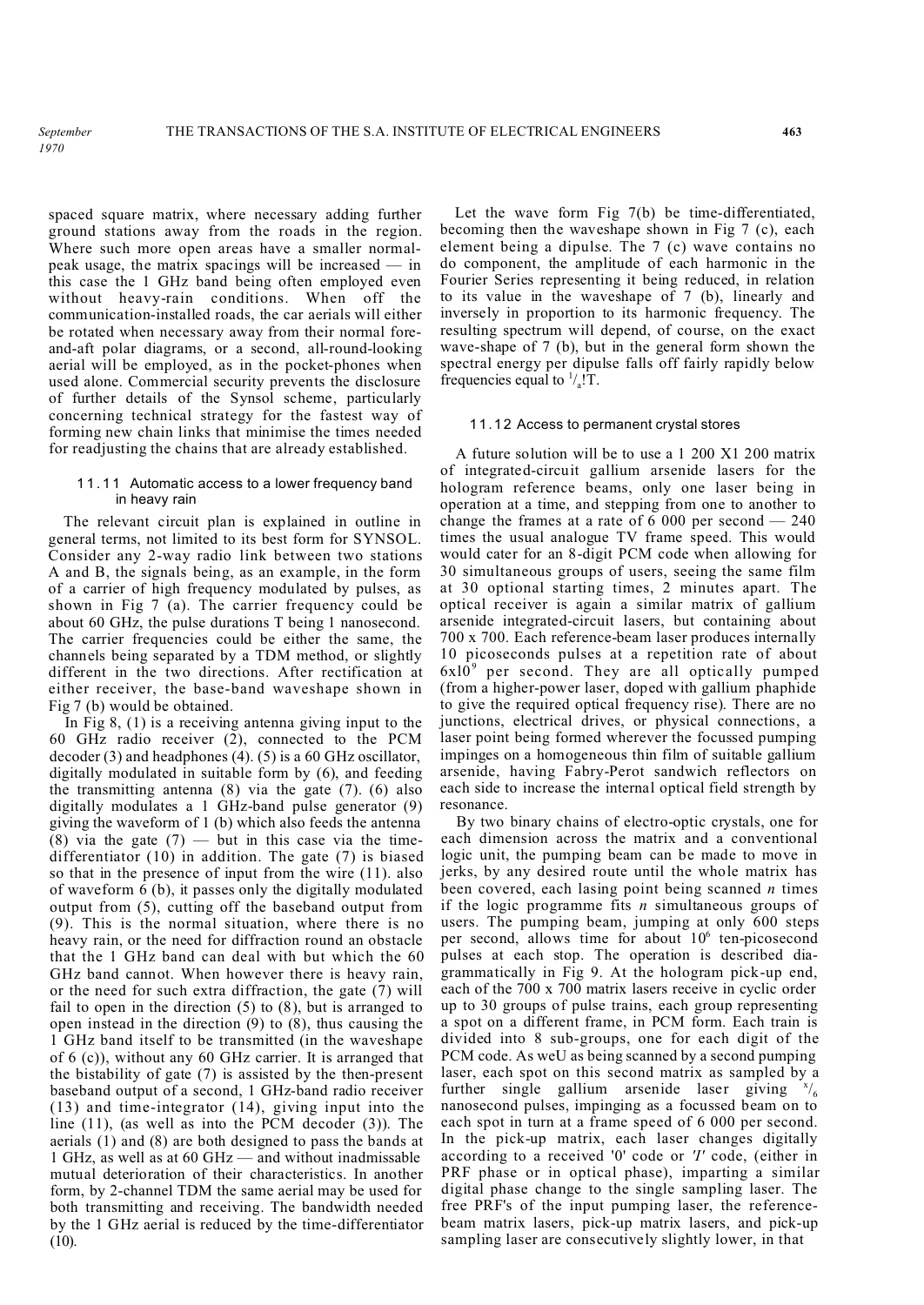order. This causes the average PRF of the final sampling laser to lock into step with the reference-beam PRF, by a one-way action, while stiD responding to the digital signal modulations stored in the hologram. The total pulse rate and information rate of the sampling laser is thus 6 gigabits/sec suitable for transmission through a future single wide-band fibre, before being demultiplexed to the various groups of simultaneous film users. The diverging, write-in, pulsed signal beams are as in conventional holography. Their optical phases will be obtained, before signal modulation, from those of the corresponding reference beams.

### VOTE OF THANKS

**Professor W. Cormack** (Past President): Mr President, Mr Vice Chancellor, Ladies and Gentlemen,

At the outset of his lecture tonight, Mr Reeves stated very clearly that he was looking only into the future. In thanking him on behalf of us all, I hope I shall be pardoned for starting in the opposite direction and having a quick look into the past.

We are told that one of the characteristics which distinguished early man from the other animals was his capacity for making tools. In the first instance these were probably weapons to supplement his own strength which was puny compared with that of some of the other animals. Soon the tools he devised needed more than his own strength — the early plough is probably a good example — and he turned to other sources of energy. The domestication of animals and probably the enslavement of his own kind provided the motive power he needed.

With the exception of developments in the harnessing of wind and water, in windmills and watermills, there was little change in the situation, until the invention of the steam engine in the eighteenth century. This opened the way to the exploitation of the vast store of energy contained in fossil fuels and made possible the construction and operation of machines quite unthought of in previous times.

The application in the nineteenth century of the principles of electricity to the distribution and control of this energy led to the development of the modern power system, which makes the energy available to all in both large or small quantities.

In case any are wondering whether I am giving the wrong vote of thanks to the right lecture, may I hasten to explain that I mention the power development because Dr Bernard Price was closely associated with the electricity supply industry. He was also closely associated with both the Institute on the one hand and the University on the other, and, as has been pointed out by the Vice Chancellor, it is most fitting that the joint meeting between the two bodies should be devoted to a lecture which commemorates his name.

Returning to the distant past, another characteristic which separated man from the other animals was his ability to communicate. A coded system of grunts and squeaks and possibly whistles became a language which when developed, permitted the most abstract thoughts to be expressed in words. We are told that systems of

communication do exist between other living creatures bees discovering honey can pass on the information to the hive by means of 'long and weary dances' — but these systems, although probably not clearly understood, appear to be relatively simple compared to that developed by mankind.

Not content with communication on a person to person basis, communication over distances became an aim. The development of writing not only allowed a permanent record to be kept but messages could be sent over distances greater than that reached by shouting. However, the time of transmission was slow and other methods, with more limited information capacity perhaps, were used as well, i.e. signal fires, smoke signals and in this country the mysterious drums of Africa.

The eighteenth century saw the establishment of a semaphore telegraph system in France, by which short messages could be transmitted a distance of some 150 miles in 13 minutes, weather permitting!

As with energy transmission, the principles of electricity were applied to the transmission of information. The invention of the electric telegraph, the telephone and the radio led to the development of communication networks such as we know them today. In this country direct dialling between the Witwatersrand and other centres has recently been introduced and, as a user of the system, my amazement at the rapidity with which I can be connected to my friends in Cape Town, is only equalled Mr President, by the frustration *I* sometimes experience trying to talk to those in Johannesburg.

Mr Reeves has now shown us the possible future development. He draws an amazing and possibly even frightening picture of what can be expected. Instant communication between any two persons anywhere in the world is the aim, and we have been told that this is not only quite feasible from a technical point of view, but can possibly be done at a reasonable cost. In this connection, however, I think we in this country should note one point, that:

"the chief single expense item is a home subscribers terminal; the future good but cheap picture-type solid-state TV screen and associated information processor will be there in any case in nearly all developed areas, for entertainment"! Communication between persons, either from fixed stations or from mobile ones is not the only thing which will be accomplished but the system will serve to give access to information centres, thus doing away with libraries, and there is also the possibility of the complete remote control of machines.

The social implications of this technological development will be considerable. A former philosopher at this University once pointed out to me that in multistorey buildings which had been constructed in Prance at the time of the Revolution, the best accommodation was always on the ground floor, and the worst on the top floor. In modern buildings, he went on, the best is very often at the top and this social inversion came about because of the development of lifts. This is a simple example of the impact of technological development on social life and I leave it to you to imagine the impact the new communication system is likely to have. The